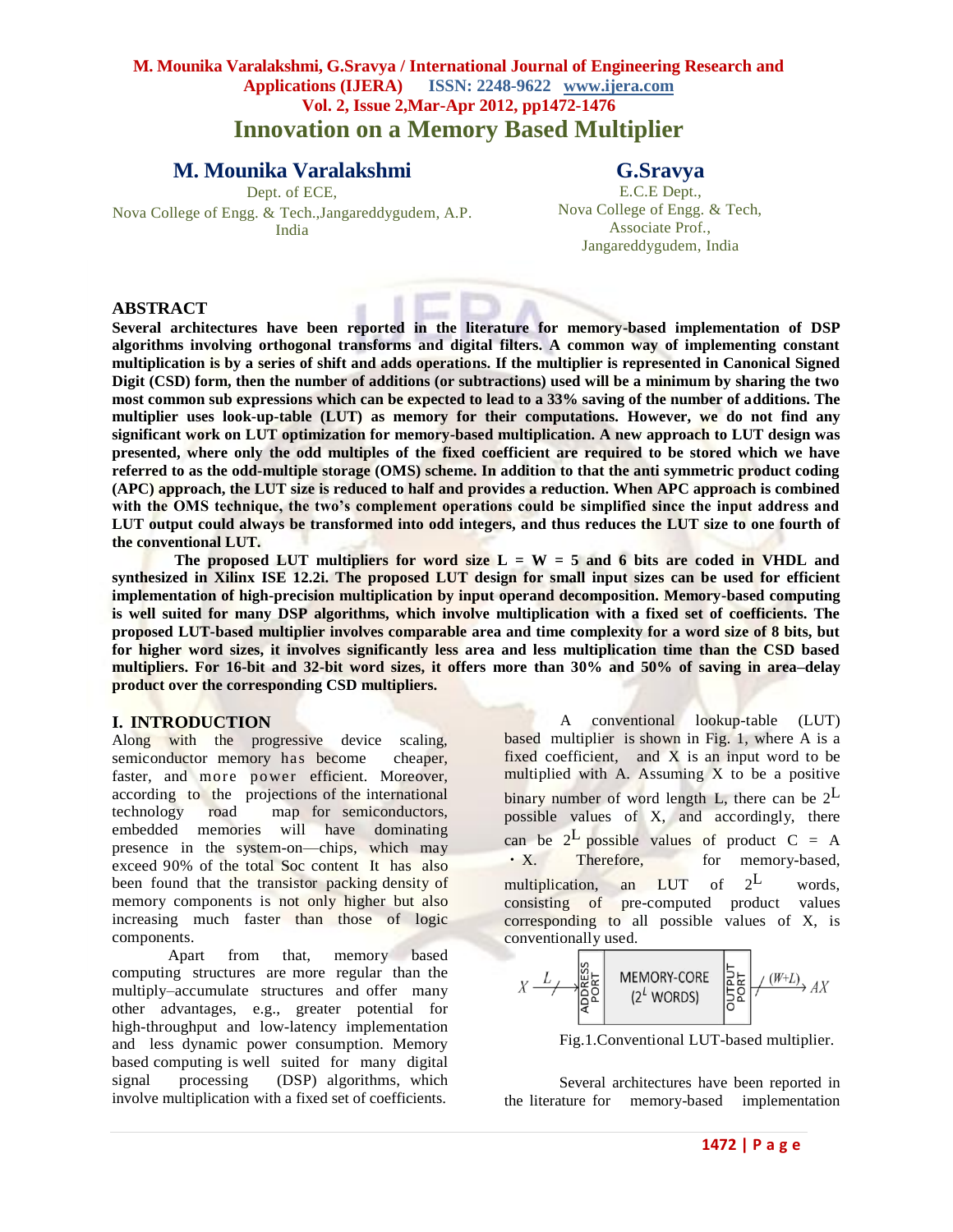of DSP algorithms involving orthogonal transforms and digital filters [2]-[8]. However, we do not find any significant work on LUT optimization for memory-based multiplication. I have presented a new approach to LUT design, where only the odd multiples of the fixed coefficient are required to be stored[9],, which we have referred to as the odd-multiple storage (OMS) scheme in this brief. In addition, we have shown that, by the antisymmetric product coding (APC) approach, the LUT size can also be reduced to half.

### **II. PROPOSED LUT OPTIMIZATIONS**

We discuss here the proposed APC technique and its further optimization by combining it with a modified form of OMS.

#### **A. APC for LUT Optimization**

For simplicity of presentation, we assume both X and A to be positive integers. The product words for different values of X for L  $= 5$  are shown in Table I. It may be observed in this Table I that the input word X on the first column of each row is the two's complement of that on the third column of the same row. The sum of product values corresponding to these two input values on the same row is 32A. Let the product values on the second and fourth columns of a row be u and v, respectively. Since one can write  $u = [(u +$ v)/2 − (v − u)/2] and v =  $[(u + v)/2 + (v - u)/2]$ , for  $(u + v) = 32A$ , we can have  $u = 16A - [(v$ u)/2]  $v = 16A + [(v-u)/2]$ . This behavior of the product words can be used to reduce the LUT size, where, instead of storing u and v, only  $[(v$ u)/2] is stored for a pair of input on a given row. The 4-bit LUT addresses and corresponding coded words are listed on the fifth and sixth columns of the table, respectively. Since the representation of the product is derived from the antisymmetric behavior of the products, we can name it as antisymmetric product code. The desired product could be obtained by Product word = 16A + (sign value)  $\times$  (APC word) The

product value for  $X = (10000)$  corresponds to APC value "zero," which could be derived by resetting the LUT output, instead of storing that in the LUT.

#### **B. Modified OMS for LUT Optimization**

For  $[9]$  the multiplications of any binary word X of size L, with a fixed coefficient A, instead of storing all the  $2^L$  possible values of C=A.X, only  $(2^L/2)$ words corresponding to the odd multiples of A may be stored in the LUT, while all the even multiples of A could be derived by left-shift operations of one of those odd multiples. Based on the above assumptions, the LUT for the multiplication of an L-bit input with a Wbit coefficient could be designed by the following strategy,

A memory unit of  $[(2^{\frac{L}{2}}) + 1]$  words of  $(W + L)$ -bit width is used to store the product values, where the first  $(2^L/2)$  words are odd multiples of multiples of A, and the last word is zero.

 $\triangleright$  A barrel shifter for producing a maximum of  $(L - 1)$  left shifts is used to derive all the even multiples of A.

 The L-bit input word is mapped to the (L-1) bit address of the LUT by an address encoder, and control bits for the barrel shifter are derived by a control circuit.

The even multiples 2A, 4A, and 8A are derived by left- shift operations of A. Similarly, 6A and 12A are derived by left shifting 3A, while 10A and 14A are derived by left shifting 5A and 7A, respectively. A barrel shifter for producing a maximum of three left shifts could be used to derive all the even multiples of A.

### **III. Implementation of LUT Using The Optimization Scheme**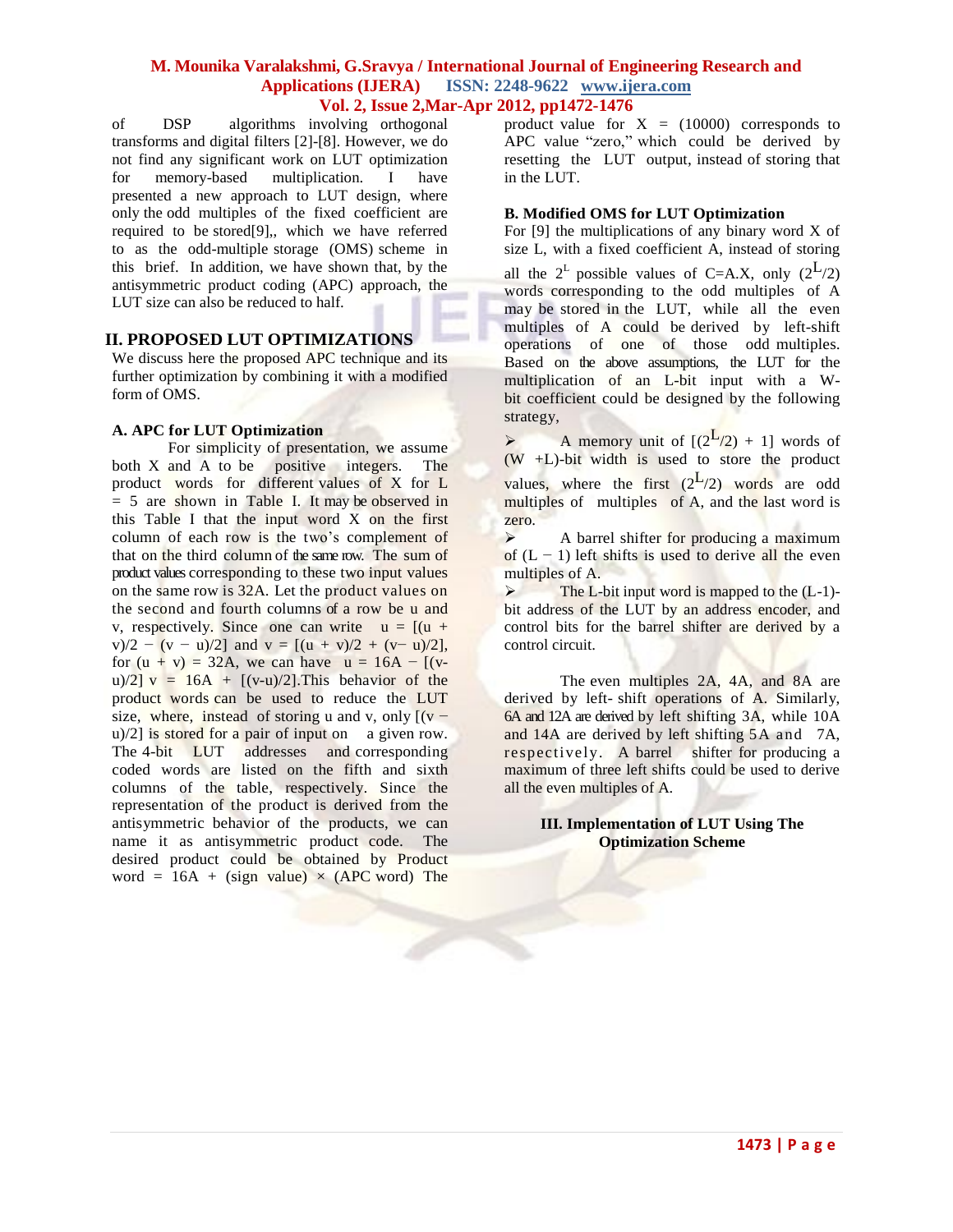$\sim$ **START** 

|                                                  | TABLE I |  |  |
|--------------------------------------------------|---------|--|--|
| APC WORDS FOR DIFFERENT INPUT VALUES FOR $L = 5$ |         |  |  |

| Input, $X$           | product<br>values | Input, $X$                                      | product<br>values | address<br>$x'_3x'_2x'_1x'_0$ | APC<br>words     |
|----------------------|-------------------|-------------------------------------------------|-------------------|-------------------------------|------------------|
| 00001                | $\overline{A}$    | 111<br>11                                       | 31A               |                               | 15A              |
| 0010<br>0            | 2A                | 1 <sub>0</sub>                                  | 30A               | $\Omega$                      | 14A              |
| 0011<br>0            | 3A                | 101                                             | 29A               | 0<br>1                        | 13A              |
| 100<br>0<br>0        | 4A                | 100                                             | 28A               | 0<br>0                        | 12A              |
| 101<br>0<br>$\Omega$ | 5A                | 011<br>1                                        | 27A               | $\Omega$                      | 11A              |
| 110<br>0<br>0        | 6A                | 010<br>ı                                        | 26A               | 1<br>0<br>0                   | 10A              |
| 111<br>0<br>0        | 7Α                | 001<br>1                                        | 25A               | 0<br>$\theta$                 | 9.4              |
| 000<br>0             | 8A                | 000<br>1                                        | 24A               | O<br>0<br>0                   | 8.4              |
| 001<br>0<br>1        | 9A                | 1<br>0<br>1<br>11                               | 23A               | 0                             | 7A               |
| 010<br>0             | 10A               | $\overline{0}$<br>1<br>1<br>0<br>1              | 22A               | 0<br>$\Omega$                 | 6A               |
| 1<br>0<br>0          | 11A               | $\Omega$<br>1<br>0                              | 21A               | 0<br>0                        | 5A               |
| 0 <sub>0</sub><br>Ð  | 12A               | 100<br>0                                        | 20A               | 0<br>0<br>0                   | 4A               |
| $\Omega$<br>-1<br>Ω  | 13A               | 001<br>ı                                        | 19A               | 0<br>0                        | 3A               |
| $\theta$<br>O        | 14A               | $\mathbf{1}$<br>$\overline{0}$<br>0<br>$\Omega$ | 18A               | 0<br>0<br>$\Omega$            | 2A               |
| O                    | 15A               | 0001                                            | 17A               | 0<br>0<br>0                   | $\boldsymbol{A}$ |
| 10000                | 16A               | 10000                                           | 16A               | 0<br>0<br>$\theta$<br>0       | $\theta$         |

For  $X = (0 0 0 0 0)$ , the encoded word to be stored is 16.4.

TABLE II OMS-BASED DESIGN OF THE LUT OF APC WORDS FOR  $L = 5$ 

| input $X'$<br>$x'_3x'_2x'_1x'_0$ | product<br>value | # of<br>shifts | shifted<br>input, $X''$ | stored APC<br>word | address<br>$d_3d_2d_1d_0$ |  |
|----------------------------------|------------------|----------------|-------------------------|--------------------|---------------------------|--|
| -1<br>0<br>0<br>0                | А                | 0              |                         |                    | 0000                      |  |
| 0<br>$\theta$<br>0<br>1          | $2 \times A$     | 1              | 0001                    | $P0 = A$           |                           |  |
| 0<br>0<br>0<br>1                 | $4 \times A$     | $\overline{2}$ |                         |                    |                           |  |
| 0<br>$\theta$<br>$\theta$        | $8 \times A$     | 3              |                         |                    |                           |  |
| $\theta$<br>1<br>0               | 3A               | $\theta$       |                         |                    |                           |  |
| $\theta$<br>0<br>1<br>1          | $2 \times 3A$    | 1              | 0011                    | $P1 = 3A$          | 0001                      |  |
| 0<br>0<br>1<br>1                 | $4 \times 3A$    | 2              |                         |                    |                           |  |
| 1<br>1<br>0<br>0                 | 5A               | $\theta$       | 0101                    | $P2 = 5A$          | 0010                      |  |
| 0<br>1<br>0                      | $2 \times 5A$    |                |                         |                    |                           |  |
| 0<br>1                           | 7A               | $\bf{0}$       | 0111                    | $P3 = 7A$          | 0011                      |  |
| 0<br>1                           | $2\times 7A$     | 1              |                         |                    |                           |  |
| 0<br>1<br>$\Omega$<br>1          | 9A               | 0              | 1001                    | $P4 = 9A$          | 0100                      |  |
| 1<br>0                           | 11 A             | 0              | 1011                    | $P5 = 11A$         | 0101                      |  |
| 0<br>1<br>1                      | 13A              | $\bf{0}$       | 1101                    | $P6 = 13A$         | 0110                      |  |
| 1                                | 15A              | $\theta$       | 111                     | $P7 = 15A$         | 0111                      |  |

Here, we discuss the implementation of the LUT-based Multiplier using the proposed scheme, where the LUT is Optimized by a combination of the proposed APC scheme and a modified OMS technique.

#### **A. Implementation of the LUT Multiplier Using APC** for  $L=5$

The structure and function of the LUT based multiplier for  $L = 5$  using the APC technique is shown in Fig. 2. It consists of a four input LUT of 16 words to store the APC values of product words. Besides, it consists of an address mapping circuit and an add/subtract circuit. The address mapping circuit generates the desired address and can be optimized to be realized by three OR

gates, and a NOT gate.



Fig. 2. LUT-based multiplier for  $L = 5$  using the APC technique.

### **B. Implementation of the Optimized LUT Using Modified OMS**

The proposed APC–OMS combined design of the LUT for  $L = 5$  and for any coefficient width W is shown in Fig. 3. It consists of an LUT of nine words of  $(W + 4)$ -bit width, a four-tonine-line address decoder, a barrel shifter, an address generation circuit, and a control circuit for generating the RESET signal and control word (s1s0) for the barrel shifter. The precomputed values of  $A \times (2i + 1)$  are stored as Pi, for  $i = 0, 1, 2, \ldots, 7$ , at the eight consecutive locations of the memory array as specified in TableII. The decoder takes the 4-bit address from the address generator and generates nine word-select signals, i.e., {wi, for  $0 \le i \le 8$ }, to select the referenced word from the LUT.



Fig.3.Proposed APC–OMS combined LUT design.

The 4-to-9-line decoder is a simple modification of 3-to-8- line decoder as shown in Fig.4(a). The control bits  $s0$  and  $s1$  to be used by the barrel shifter to produce the desired number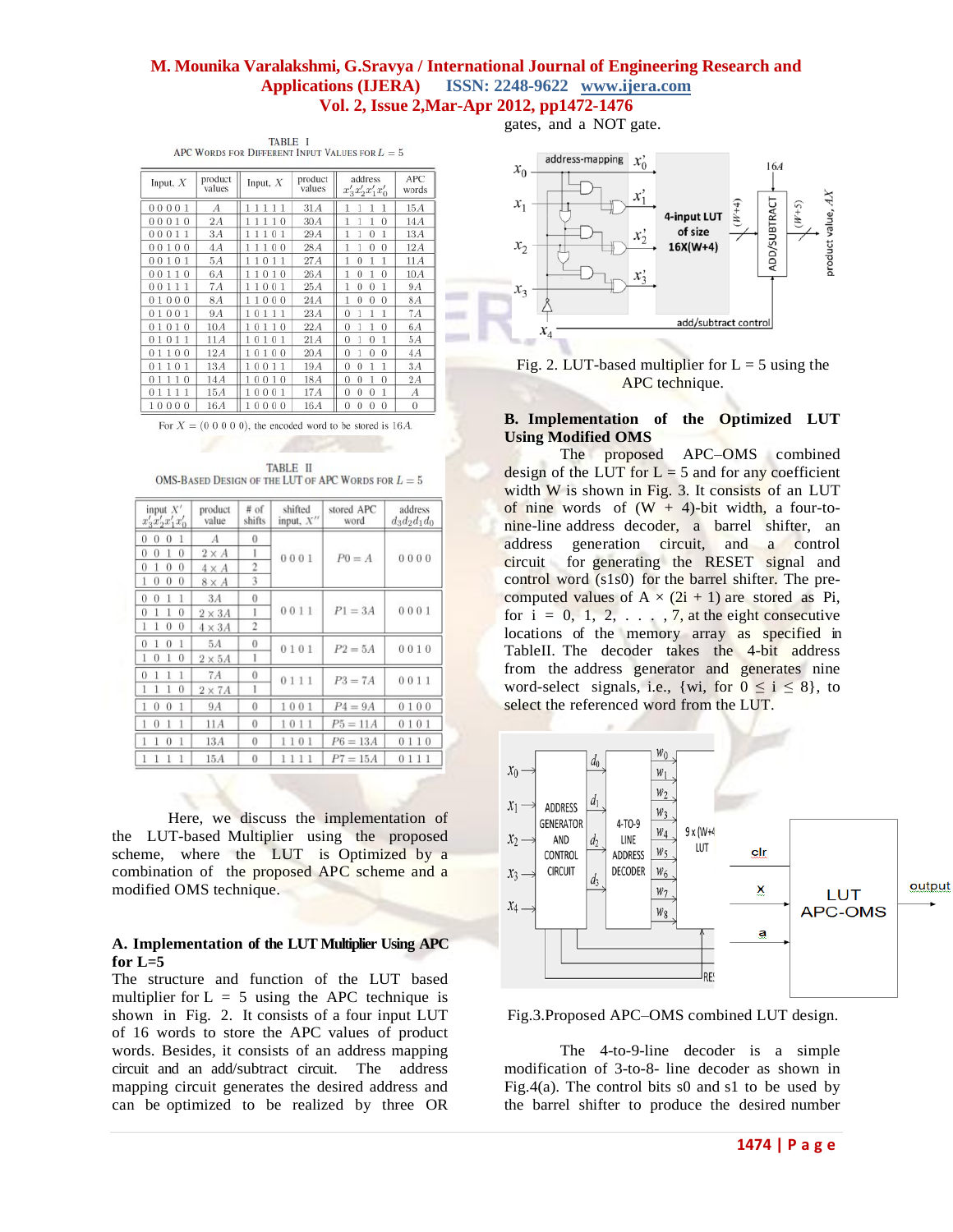of shifts of the LUT output are generated by the control circuit, according to the corresponding relations. The RESET signal can alternatively be generated as (d3ANDx4). The control circuit to generate the control word and RESET is shown in Fig. 4(b). The address-generator circuit receives the 5 bit input operand X and maps that onto the 4 bit address word (d3d2d1d0).



Fig. 4 (a) Four-to-nine-line address-decoder. (b) Control circuit for generation of s0, s1, and RESET.

### **IV. RESULTS**

**Top Module for LUT APC–OMS Optimization**

Fig.5 LUT APC–OMS Optimization Top Module.

#### **Simulation Results of Top Module:**



Fig. 6. Simulation Result for 32-bit.



Fig. 7. Simulation Result for 64-bit.

**RTL schematic of Top Module**



## **SYNTHESIS REPORT**

*Source Parameters:* Input File Name : "lutapcoms.prj" Input Format : mixed Ignore Synthesis Constraint File : NO

### *Target Parameters:*

| <b>Output File Name</b> | : "lutapcoms"            |
|-------------------------|--------------------------|
| <b>Output Format</b>    | : NGC                    |
| <b>Target Device</b>    | $\therefore$ xc3s500e-5- |
| fg $320$                |                          |
|                         |                          |

#### *Device utilization summary:*

Selected Device : 3s500efg320-5 Number of Slices: 72 out of 4656 1% Number of 4 input LUTs: 131 out of 9312 1% Number of IOs: 20